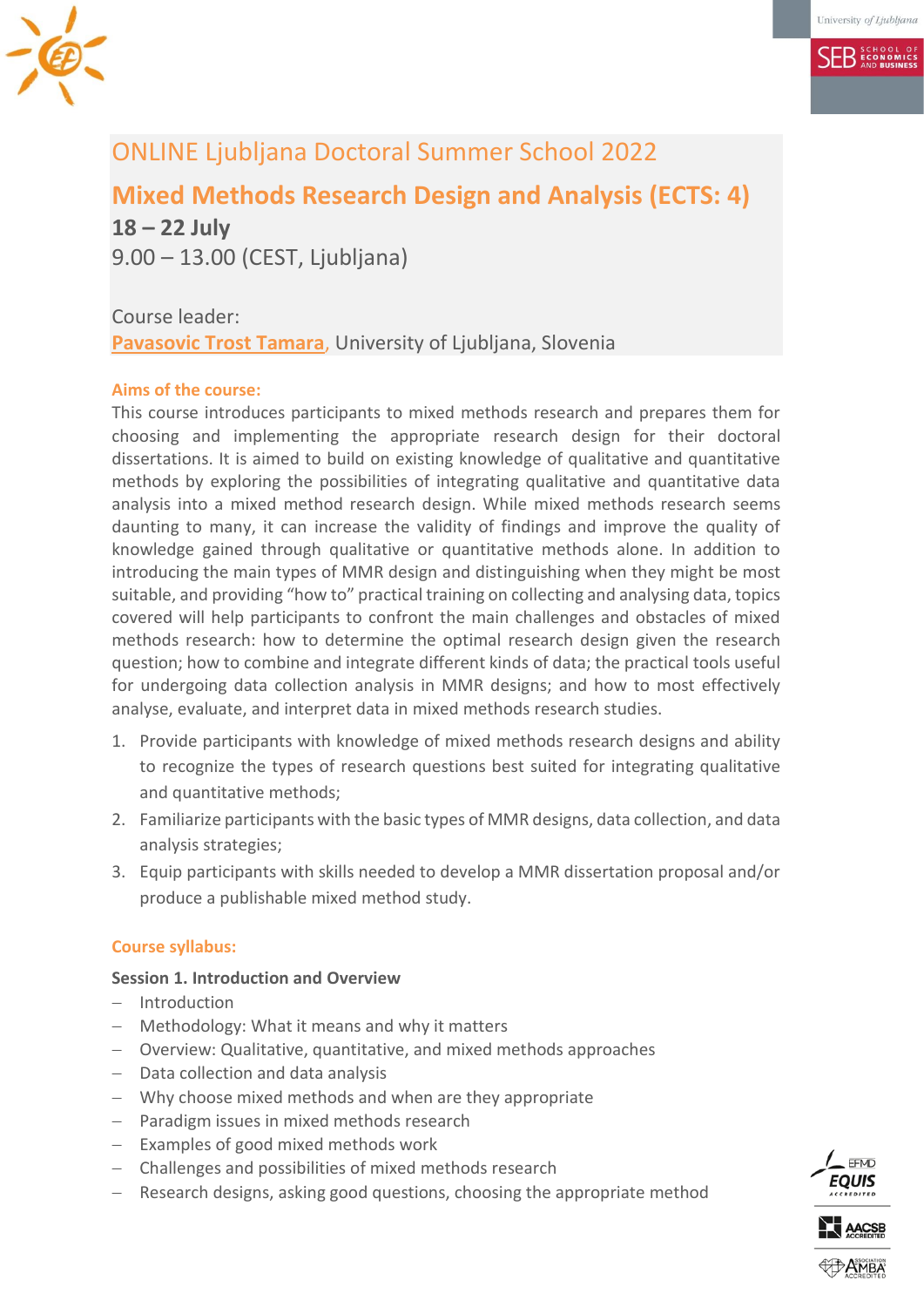**SEB** ECONOMICS



*Readings:*

- Plano Clark, V & N. Ivankova. 2016. *Mixed Methods Research: A Guide to the Field*. Sage Publications. Chapters 3 and 4.
- Hurmerinta-Peltomäki, L. & Nummela, N. 2006. »Mixed methods in international business research: A value-added perspective*«. Management International Review* 46(4): 439-459.
- Bryman, A. 2008. "Why do Researchers Integrate/ Combine/ Mesh/ Blend /Mix/ Merge/ Fuse Quantitative and Qualitative Research"? Pp. 87-100 in Manfred Max Bergman (ed.), *Advances in Mixed Methods Research*. Sage Publications.
- Small, M. 2011. "How to conduct a Mixed Methods Study: Recent Trends in a Rapidly Growing Literature". *Annual Review of Sociology* 37:57-86.

## **Session 2. Mixed Methods Research Design**

- Overview of research designs
- Basic mixed method research designs
- Advanced mixed method designs
- $-$  Equal vs. unequal priority MM designs
- How to choose a design
- Methodological transparency
- Drawing diagrams
- Mixing prior to analysis
- Mixing during analysis (covered in depth in Day 4)
- Hybrid approaches to MM research designs: MM experiment, MM case study, MM evaluation, MM action research
- Sampling

## *Readings:*

- Creswell, J.W., V. Plano Cark, & Amanda Garrett. 2008. "Methodological Issues in Conducting Mixed Method Research Designs". Pp. 66-84 in Manfred Max Bergman (ed.), *Advances in Mixed Methods Research*. Sage Publications.
- Edmonds, A. and T. D. Kennedy. 2017. *An Applied Guide to Research Designs: Quantitative, Qualitative, and Mixed Methods*, 2nd edition. Sage Publications. Part IV: Chapters 15-20.
- Morse, Janice. M. 2015. "Issues in Qualitatively-Driven Mixed-Methods Designs: Walking Through a Mixed-Method Project." Ch. 12 (pp.206-222)

## **Session 3. Data collection, Sampling, Ethics, Practicalities**

- Gaining access to the field
- Qualitative data collection: Interviews, Focus Groups, Observation/Ethnography
- Quantitative data collection: Experiments, Survey Questionnaires
- Case studies
- Sampling
- Merging data in mixed methods
- Methodological transparency, theoretical saturation

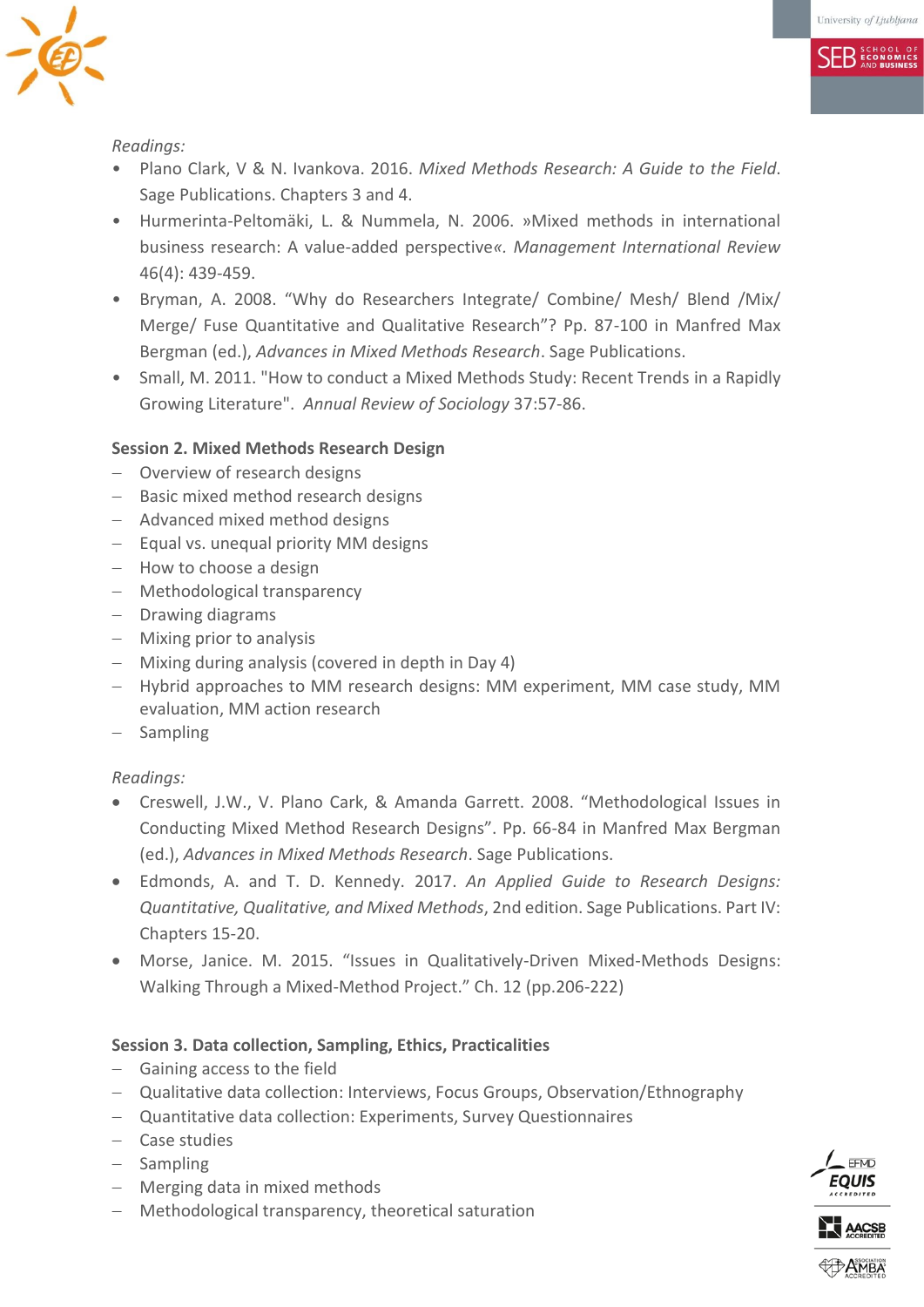**SER ECONOMICS** 



- Ethical Issues, anonymity, confidentiality
- Practicalities in MM research

### *Readings:*

- Creswell, John. 2013. *Qualitative Inquiry & Research Design: 5 Approaches*, 3rd edition. Sage. Chapter 7 (pp. 145-178).
- Saunders, M, P. Lewis & A. Thornhill. 2012. *Research Methods for Business Students*, 6th edition. Pearson. Chapter 9 (pp. 340-370).
- Lamont, M. & Ann Swidler. 2014. "Methodological Pluralism and the Possibilities and Limits of Interviewing". *Qualitative Sociology* 37 (2):153-171.
- Marczyk, G., D. DeMatteo, D. Festinger. 2005. *Essential of Research Designs and Methodology*. (Ch. 8, "Ethical Considerations in Research"). John Wiley & Sons.

### **Session 4. Data Analysis**

- Quantitative analysis of qualitative data (computational text analysis)
- Types of qualitative data analysis: content analysis, discourse analysis, coding, grounded theory
- $-$  Steps in qualitative data analysis
- $-$  Coding
- Approaches to causality in qualitative analysis
- Within-case displays, cross-case displays, matrix displays
- Qualitative data analysis software
- $-$  Induction, abduction and deduction
- Validity, reliability and generalizability
- Mixed methods analytical procedures, mixing at analysis, strategies for mixing, meta inferences
- Qualitizing quantitative data, quantifying and quantitizing qualitative data

#### *Readings:*

- Creamer, E. 2018. *An Introduction to Fully Integrated Mixed Methods Research*. Sage. Chapters 6 ("Mixed Method Analytical Procedures", pp. 99-115) and 7 ("Data Transformation and Other Strategies for Mixing During Analysis", pp.116-140).
- Brannen, J. & R. O'Connell. 2014. "Data Analysis I: Overview of Data Analysis Strategies". Pp. 257-274 in Hesse-Biber and Johnson (eds.), *Oxford Handbook of Multimethod and Mixed Methods Research Inquiry*. Oxford University Press.
- Onwuegbuzie, A. and J. H. Hitchcock. 2015. »Advanced Mixed Analysis Approaches«. Pp. 275-295 in Hesse-Biber and Johnson (eds.), *Oxford Handbook of Multimethod and Mixed Methods Research Inquiry*. Oxford University Press.
- Plano-Clark, V., A. Garrett, and D. Leslie-Pelecky. 2009. "Applying three strategies for integrating quantitative and qualitative databases in a mixed methods study of a nontraditional graduate education program". *Field Methods* 22:154-174.